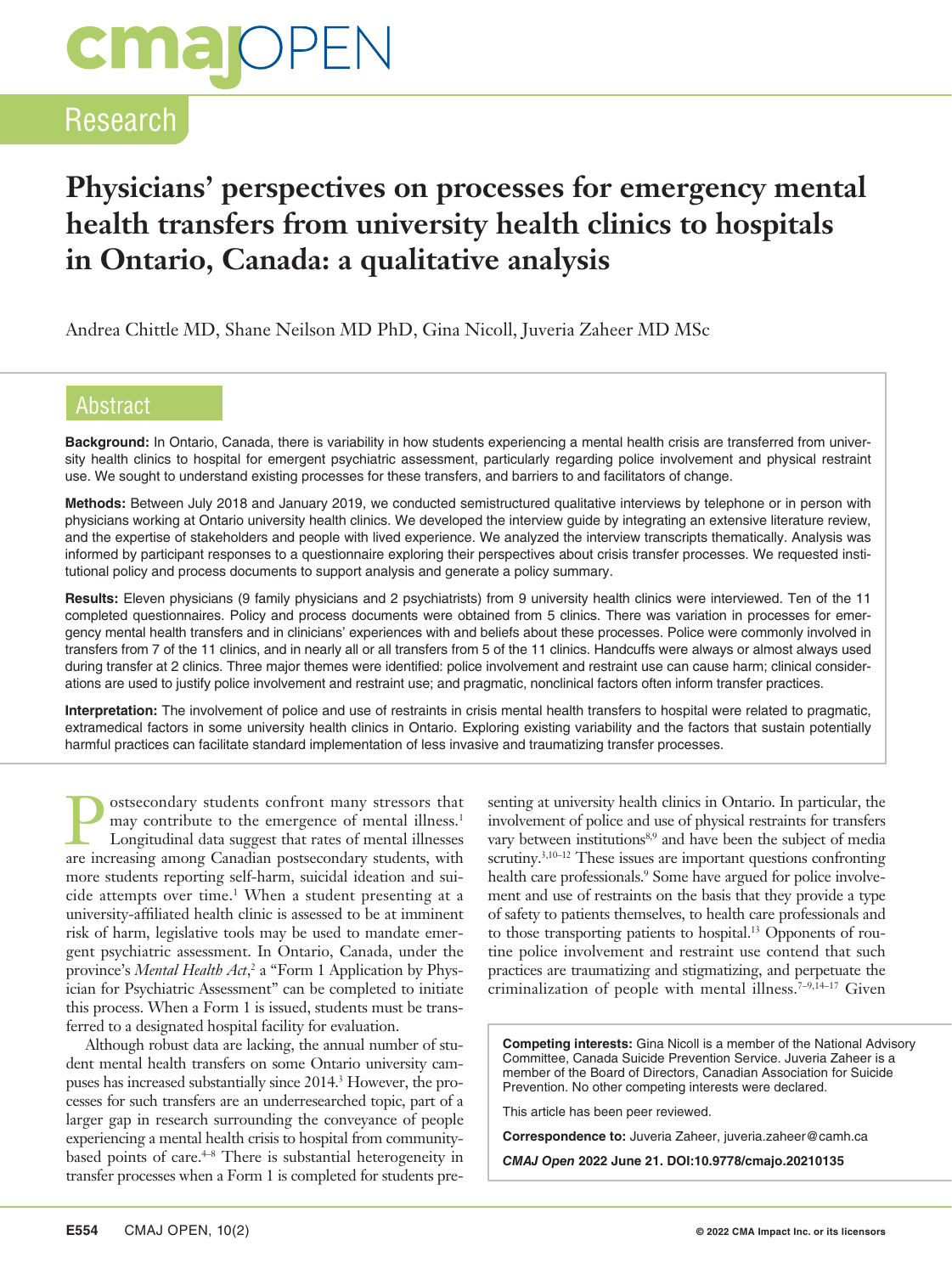Research

**cmal**OF

typically required to achieve concept saturation.<sup>22,23</sup> We used the professional networks of A.C. and J.Z. to distribute recruitment materials electronically, via personal emails and the OUCHA Listserv. A.C. contacted clinics directly by telephone and email, and used standardized scripts to request the contact information of physicians identified as the clinic's medical lead. A.C. also posted recruitment materials to the Canadian Physician Mom's Group, a private Facebook group of more than 9000 physicians; this group was used for participant recruitment in studies by J.Z. (unpublished findings, 2022). Researchers in diverse fields have recruited from similar groups.24,25 Snowball sampling was used: A.C. asked participants whether they had contacts working in Ontario university health clinics who might be interested in participating. These sampling strategies allowed for the potential recruitment of physicians from non-OUCHA institutions.

university-operated health clinic, and 1 university-operated clinic did not employ physicians. Recruitment for participants from 1 OUCHA-member university clinic was not done per protocol in error (investigator omission). Englishspeaking primary care physicians or psychiatrists working in the OUCHA-member clinics were eligible to participate in the study. Nonphysicians were excluded, as they do not have the authority to invoke the *Mental Health Act*. 2 The same eligibility criteria applied to physicians working at non-

We established a preliminary target of 10–20 participants to optimize the representativeness of the sample and to achieve concept saturation, defined as the point at which none

#### **Data sources and collection**

OUCHA university health clinics.

We used 3 data sources: participant interviews, participant questionnaires, and institutional policy and process documents.

#### Participant interviews

To understand the variability in transfer processes, and physicians' experiences with crisis mental health transfers of students, semistructured qualitative interviews were conducted with practising physicians working at student health clinics across Ontario. One author (A.C.) conducted the interviews using a study interview guide (Appendix 1, available at www. cmajopen.ca/content/10/2/E554/suppl/DC1) from July 2018 to January 2019. Written and verbal informed consent was obtained from all participants. No incentives were provided for study participation.

The interview guide was adapted from a template created by Dr. A. Ka Tat Tsang (Factor-Inwentash Faculty of Social Work, University of Toronto: personal communication, 2008). We developed the interview guide by integrating an extensive literature review, expertise of stakeholders and people with lived experience, and our expertise in qualitative research methodology. In conducting a literature search and scan of Ontario police department policy documents to write a review article describing policies and procedures for crisis mental health transfers from community clinics to emergency

historical and ongoing police violence against systemically marginalized groups, particularly racialized groups, the actual and potential harms of engaging police in the provision of mental health care must be acknowledged.<sup>18-20</sup>

Through qualitative analysis of interviews with physicians working at university health clinics, we sought to explore and understand existing processes for emergency mental health transfers in Ontario, and barriers to and facilitators of change. We were particularly interested in the role of police and use of physical restraints.

#### **Methods**

#### **Study design and setting**

We conducted a qualitative study exploring processes of emergency mental health transfers from university health clinics to hospital in Ontario. Our study included interviews with practising physicians working at student health clinics across the province from July 2018 to January 2019. Our thematic analysis of the interviews was informed by review of institutional policy and process documents, and a questionnaire completed by participants regarding their general beliefs about crisis transfer processes. The study was reported according to the Standards for Reporting Qualitative Research reporting guideline.<sup>21</sup>

There are 19 public university campuses in Ontario that are listed members of the Ontario University & College Health Association (OUCHA) (http://www.oucha.ca/list.php); 17 of these campuses operate university health clinics staffed by physicians. There are an additional 6 public universities that are not listed OUCHA members in the province.

#### Author reflexivity

A.C. worked as a primary care physician at a student health clinic for nearly a decade. She has been involved in the care of many students experiencing mental illness. S.N. is a disabled neurodivergent physician. He works in a student health clinic, where the bulk of his practice concerns the mental health of adolescents and young adults. G.N. is an undergraduate student and research assistant. She has lived experience of mental illness and mental health transfers between community sites and hospitals. J.Z. is an emergency department psychiatrist and researcher with qualitative research expertise. She often works with patients who have been sent to hospital from university health clinics after a Form 1 was issued.

A.C. and S.N. cofounded the informal "Best Practices for Mental Health Transfers Working Group" in the winter of 2018. This group advocated for the adoption of flexible processes for crisis mental health transfers at the University of Guelph, authored a commentary in *Canadian Family Physician* challenging routine use of restraints for such transfers,<sup>9</sup> and performed a literature review and policy survey of transfer policies.<sup>8</sup>

#### **Study sampling**

Of the 19 university clinic facilities that are members of OUCHA, 16 were identified as initial recruitment sites. Two universities were excluded: 1 university did not have a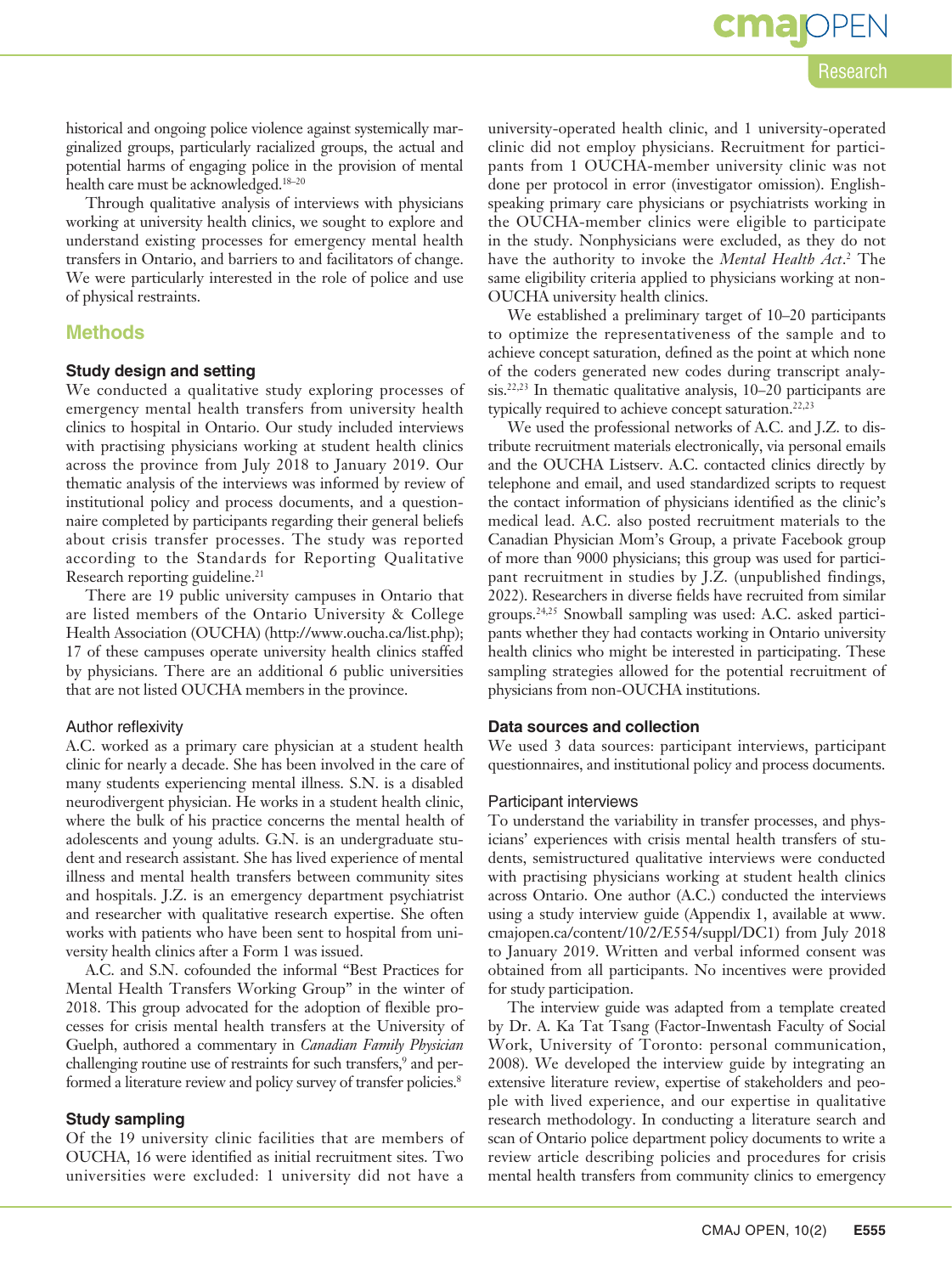## **cma** OPEN

#### Research

departments, <sup>8</sup> A.C., S.N. and J.Z. established lines of questioning and sensitizing concepts that were used in the interview guide for this study. The lived experiences of members of the study team with mental health transfers also informed the development of the guide. Drawing on the knowledge base of our team, we formulated structured questions that were open and supportive to ensure that the interviewer and participant were able to engage in open exploration and generate thick descriptive data together.

The interviewer (A.C.) and J.Z. debriefed after each of the first 3 interviews and reviewed the transcripts to verify that the interview guide was allowing appropriate coverage of content areas. The interview guide was also revisited after 3 and 6 interviews by A.C. and J.Z. and amended to include new sensitizing concepts: previous experiences guiding future decisions; time and logistical pressures; and surprise that things could be otherwise.

The interview guide provided a clear set of instructions for the interviewer, permitting the collection of reliable, comparative qualitative data. Incorporating open-ended questions allowed further exploration of participants' meanings, views and ideas. Interviews ended when the question list and topic discussion concluded.

Interviews were recorded digitally and transcribed verbatim. A.C. transcribed 2 interviews, a family physician with expertise in university student health care transcribed 1 interview, and the remaining 8 interviews were transcribed by a professional transcription service. Each transcript was checked against the audio recording to ensure fidelity. Person and place identifiers were removed before analysis.

#### Participant questionnaire

Participants completed an unvalidated questionnaire that elicited demographic, training and practice information, and surveyed their general beliefs about crisis transfer processes (Appendix 1). Participants rated 7 items by circling the response that best aligned with their point of view ("Disagree strongly," "Disagree," "Neutral," "Agree" or "Agree strongly"). Participants could also provide descriptive information to assist the investigators in understanding their position. Questionnaire items were developed by A.C. and J.Z. using key concepts derived from the literature review and policy scan.8

A.C. distributed questionnaires to participants via email. Participants with odd enrolment numbers were asked to complete the questionnaire before the semistructured interview and those with even enrolment numbers were asked to complete the questionnaire after the semistructured interview.

#### Policy and process documents

Institutional policy and process documents were requested from participants during interviews. Policy and process documents were also requested from OUCHA member universities not otherwise represented, to allow for a more robust policy and process summary. A.C. sent scripted emails requesting these documents to the publicly available addresses of administrative personnel from university clinics not represented by the participants.

#### **Data analysis**

We analyzed the interview transcripts thematically.<sup>26</sup> Theoretic perspectives, including the interpretivist paradigm, relativist ontology, subjectivist epistemology and social interactionist orientation,27,28 informed the analysis. Reality is complex and experienced uniquely ("interpretivist paradigm"). This reality is socially, intersubjectively and experientially created ("relativist ontology").<sup>27</sup> Each person's understanding of the world is central to and influenced by their understanding of themselves and others ("subjectivist epistemology").<sup>27</sup> Investigators and participants are connected: as the inquiry proceeded, investigators and participants cocreated findings and knowledge through dialogue.<sup>27</sup> Collective behaviours, beliefs and experiences were explored to understand how social interactions and behaviours contribute to the evolution of policies and processes ("social interactionist orientation").28

Data collection and analysis occurred simultaneously in keeping with interpretive qualitative research practice.<sup>29,30</sup> In the first step, transcripts were read and reread to obtain a broad understanding of physician perspectives about transfer policies and processes. The first 3 transcripts were read by all study team members, and ideas were noted through a memoing process. Memos were completed individually by A.C. after each interview and by S.N., J.Z. and G.N. after reading the transcripts. Memos about team discussions were also created.

Transcripts were then examined closely and initial codes inserted. A.C. and J.Z. open-coded each of the 3 transcripts independently and then met to review the coding and begin consolidating the coding tree. A.C. and J.Z. then coded the next 3 transcripts and met to discuss the codes and make connections between them. Each transcript was read, coded, reread and recoded as necessary by both A.C. and J.Z.; S.N. and G.N. offered feedback to the analytic process. After coding, the text subsumed under each code was reviewed and summarized, and an analytic memo was created to capture code content. A.C. and J.Z., with input from S.N. and G.N., grouped codes into potential themes and created a thematic map. Themes were refined and organized.

Questionnaire responses were summarized. Policy and process documents were reviewed as a means of clarifying practices and informing thematic analysis of the transcripts.

#### Data integration

The questionnaire responses and the policy and process documents were not analyzed formally. Questionnaire responses were discussed by A.C. and J.Z., the primary coders for the data. Questionnaire responses informed the development of the coding tree. A.C. and J.Z. reviewed the policy and process documents. Reflection on variable institutional contexts and respondent views related to transfers supported the development of a frame for analysis that would account for these differences.

#### **Ethics approval**

The study protocol was approved by the Hamilton Integrated Research Ethics Board.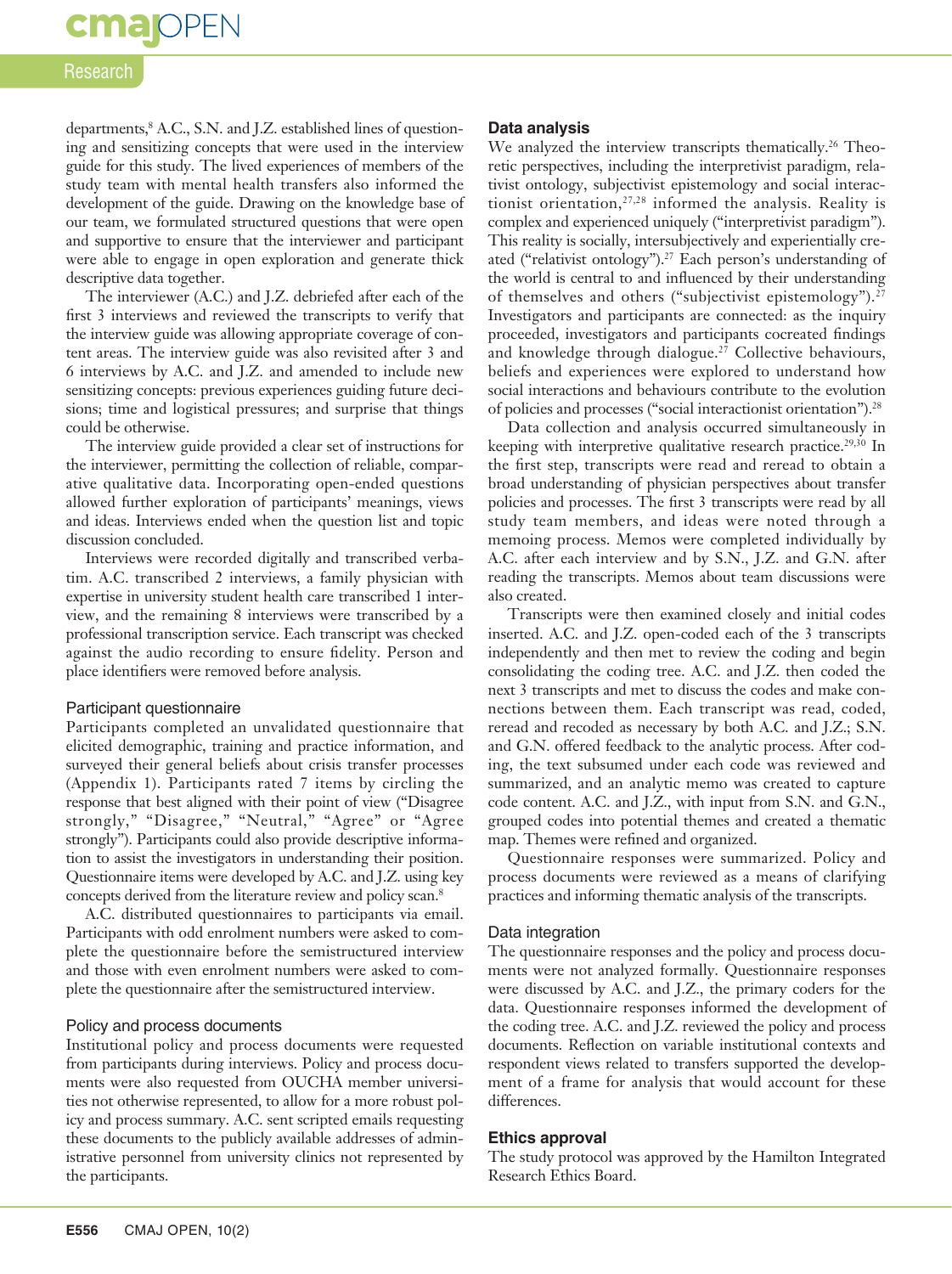## cmar Research

#### **Results**

Eleven interviews, ranging in length from 27 to 50 minutes, were conducted with physicians from 9 university-affiliated health clinics (8 at OUCHA-member universities and 1 from a nonmember university). Ten interviews took place by telephone, and 1 participant requested an in-person interview. Table 1 summarizes the participants' characteristics. More than half (7 [64%]) self-identified as female. Nine participants (82%) were family physicians, and 2 (18%) were psychiatrists. Over half (6 [54%]) had been working in student health for more than 10 years.

Ten of the 11 participants completed questionnaires. Questionnaire responses are summarized in Table 2. Although the responses suggested a range of experiences, there was consensus that handcuffs are not required for transfer. The majority of respondents (8 [80%]) believed that involving police or security in mental health transfers is stigmatizing, and nearly all respondents (9 [90%]) believed that the routine use of restraints is stigmatizing. More than half (6 [60%]) felt that a clinician risk assessment informed decisions about whether restraints were used. There was a diversity of opinion about whether police are required for safe transfer, and perspectives varied widely regarding the skill and confidence displayed by police in conducting risk assessments to determine whether restraints are used.

Five institutional policy documents were collected, 4 from the participants and 1 from administrative personnel at an institution not represented by a participating physician. Information about an additional institution was obtained through email communication with administrative

| Table 1: Demographic characteristics of<br>participants* |                                        |  |
|----------------------------------------------------------|----------------------------------------|--|
| Characteristic                                           | No. (%) of<br>participants<br>$n = 11$ |  |
| Gender                                                   |                                        |  |
| Female                                                   | 7(64)                                  |  |
| Male                                                     | 4 (36)                                 |  |
| Specialty                                                |                                        |  |
| Family practice                                          | 9(91)                                  |  |
| Psychiatry                                               | 2(9)                                   |  |
| Years in practice                                        |                                        |  |
| $\leq 5$                                                 | 1(9)                                   |  |
| $6 - 10$                                                 | 3(27)                                  |  |
| $\geq$ 11                                                | 7(64)                                  |  |
| Years working in student health                          |                                        |  |
| $\leq 5$                                                 | 3(27)                                  |  |
| $6 - 10$                                                 | 2(18)                                  |  |
| $\geq 11$                                                | 6(54)                                  |  |

10 participants and from the interview transcript for 1 participant, who did not complete a questionnaire.

staff, as we were not successful in recruiting an interview participant and no written policy existed.

Based on data from the policy document review and interviews, the policy summary (Table 3) included 10 (59%) of 17 eligible OUCHA member university clinics and 1 (17%) of 6 nonmember university clinics. Clinics included were widely distributed around Ontario, with no notable geographic omissions. Institutions with large and small student populations were included. Only English-language institutions were represented. Police were commonly involved in transfers from 7 of the 11 clinics, and in nearly all or all transfers from 5 of the 11 clinics (Table 3). Alternatives included accompaniment by clinic staff or nonclinical support people on foot or by vehicle, and transfer by ambulance. Handcuffs were always or almost always used during transfers from a minority (2 [18%]) of clinics.

#### **Major themes**

Three major themes were identified in the interviews: police and restraints cause harm to students experiencing a mental health crisis; police involvement and restraint use are justified on the basis of patient considerations; and transfer processes are often informed by extramedical factors. Representative quotes are presented in Table 4.

#### Police and restraints cause harm to students experiencing a mental health crisis

Each participant identified harms of police involvement. Participants expressed a common understanding that mode of transfer should be dictated by clinical factors, with restraints used rarely.

#### **Table 2: Participants' beliefs about mental health transfers (from questionnaire) (***n* **= 10)**

| Item                                                                                                                                                                                       | Range*  | Mode*†                   |  |
|--------------------------------------------------------------------------------------------------------------------------------------------------------------------------------------------|---------|--------------------------|--|
| Police or security are required for safe<br>transfer                                                                                                                                       | $1 - 3$ | $2(n = 4)$ ,<br>$3(n=4)$ |  |
| Handcuffs are required for safe transfer                                                                                                                                                   | $0 - 1$ | 1 ( $n = 6$ )            |  |
| Using police or security officers for<br>mental health transfers is stigmatizing                                                                                                           | $1 - 4$ | $3(n = 5)$               |  |
| Using restraints routinely for mental<br>health transfers is stigmatizing                                                                                                                  | $2 - 4$ | $4(n=7)$                 |  |
| Clinicians and individuals transporting<br>students to hospital have a good working<br>relationship                                                                                        | $1 - 3$ | $3(n = 4)$               |  |
| Where police/security officers are<br>involved in student transfers, a risk<br>assessment by the clinician issuing a<br>Form 1 is considered in determining<br>whether restraints are used | $0 - 4$ | $3(n = 6)$               |  |
| Where police/security officers are<br>involved in student transfers, officers<br>appear skilled and confident in assessing<br>risk in order to determine whether<br>restraints are used    | $0 - 4$ | $2(n = 5)$               |  |
| *Response options ranged from 0 ("Disagree strongly") to 4 ("Agree strongly").<br>†Most frequently occurring value.                                                                        |         |                          |  |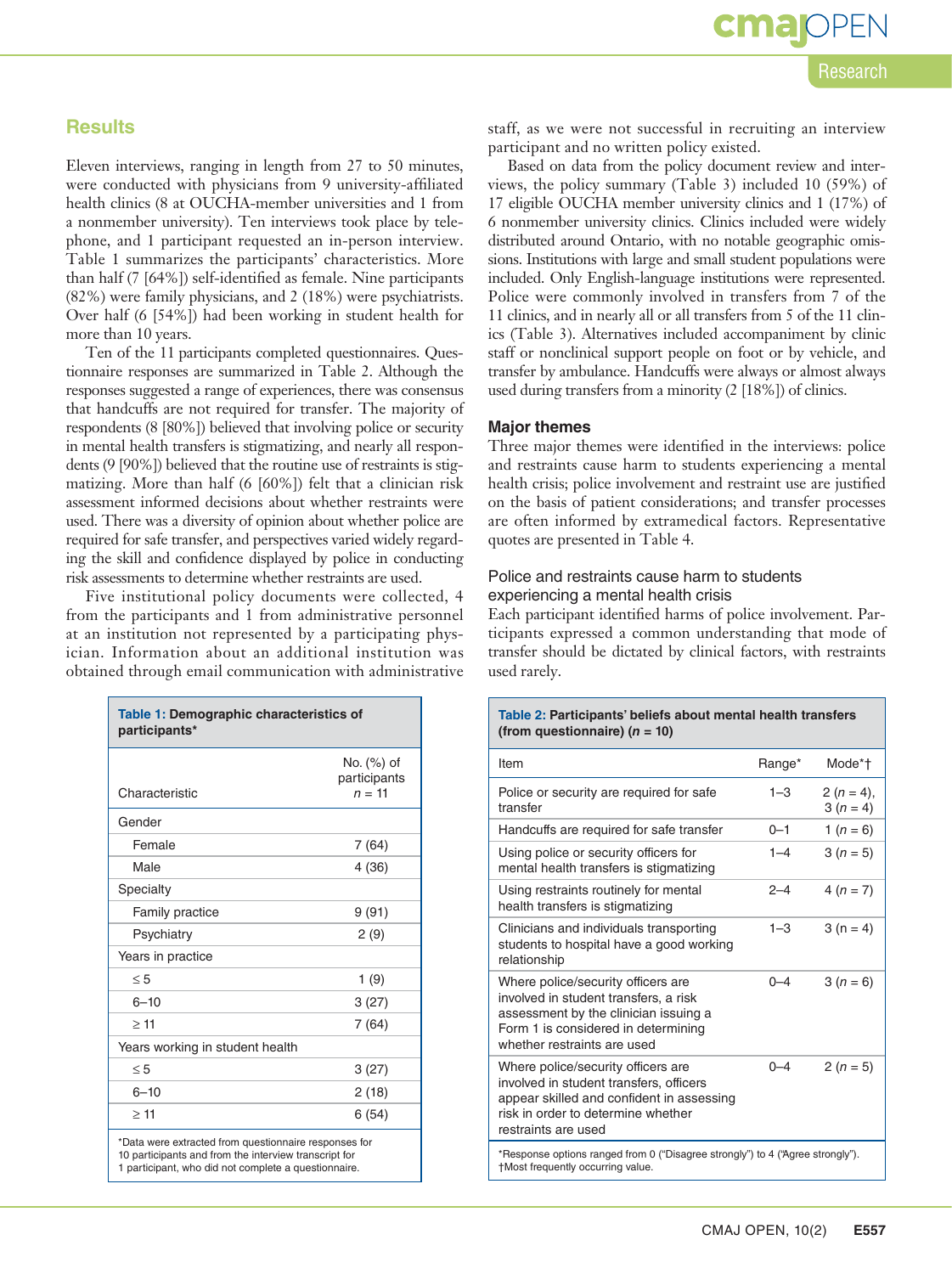## **cmajOPEN**

## Research

 $\Box$ 

| Table 3 (part 1 of 2): Description of transfer process and policies at the clinics when Form 1 is issued, and representative quotes<br>$(n = 11)$ |                                                                                                                                                                                                  |                                           |                                                 |                                                                                                                                                                                                                                                                                                                                                                                                                                        |
|---------------------------------------------------------------------------------------------------------------------------------------------------|--------------------------------------------------------------------------------------------------------------------------------------------------------------------------------------------------|-------------------------------------------|-------------------------------------------------|----------------------------------------------------------------------------------------------------------------------------------------------------------------------------------------------------------------------------------------------------------------------------------------------------------------------------------------------------------------------------------------------------------------------------------------|
| Type of<br>process;<br>institution<br>no.                                                                                                         | Transfer process                                                                                                                                                                                 | Police or<br>campus<br>police<br>involved | Handcuffs<br>used                               | Representative quote                                                                                                                                                                                                                                                                                                                                                                                                                   |
| <b>Fixed</b>                                                                                                                                      |                                                                                                                                                                                                  |                                           |                                                 |                                                                                                                                                                                                                                                                                                                                                                                                                                        |
|                                                                                                                                                   | Emergency response is activated, with police transporting student to hospital in most cases                                                                                                      |                                           |                                                 |                                                                                                                                                                                                                                                                                                                                                                                                                                        |
| $1^*$                                                                                                                                             | Campus police (special<br>constables of municipal<br>police) are contacted to<br>transport student. In rare                                                                                      | Always                                    | Formerly<br>always; now<br>discretionary<br>use | We will contact our campus police service; they will come, and<br>again, there will be  a joint assessment of the situation, and<br>typically students are not needing to be handcuffed anymore.<br>(Participant E1)                                                                                                                                                                                                                   |
|                                                                                                                                                   | cases, $9-1-1$ ] is called, and<br>municipal police convey<br>student.                                                                                                                           |                                           |                                                 | They [police] don't use any restraint procedures unless the<br>situation indicates that, and it is done in as low-key and as kind<br>of student-friendly and gentle a way as possible.<br>(Participant E2)                                                                                                                                                                                                                             |
| $2^*$                                                                                                                                             | Campus police (special<br>constables of municipal<br>police) are called to<br>transport student.                                                                                                 | Always                                    | Almost<br>always                                | They [police] mostly  9 times out of 10, will apply handcuffs to<br>a patient, which can be a very traumatic experience.<br>(Participant D)                                                                                                                                                                                                                                                                                            |
| $3*$ †                                                                                                                                            | Campus police (special<br>constables of municipal<br>police) are called to<br>transport student.                                                                                                 | Always                                    | Always                                          | Every time that I've called, they [police] have handcuffed the<br>patient. And zero times did I think it was necessary.  I<br>remember having a conversation  with the police officers to<br>maybe consider not handcuffing, because the patient was<br>totally willing to go, but  they said "no" in each circumstance.<br>(Participant K)                                                                                            |
| $4*$ †                                                                                                                                            | 9-1-1 is called, and police<br>or paramedics, or both,<br>convey student.                                                                                                                        | Almost<br>always                          | Never                                           | The nurse arranges [for] the police to come. (Participant B)<br>That horrified me.  Handcuffs?  I hadn't even thought of<br>handcuffs. (Participant B)                                                                                                                                                                                                                                                                                 |
| $5*$ †                                                                                                                                            | 9-1-1 is called, and a<br>mobile crisis team (police<br>and mental health worker)<br>or paramedics, or both,<br>convey student.                                                                  | Majority of<br>cases                      | Rarely                                          | The time there was [handcuffs]  I think it was out of necessity.<br>The person was verbally resistant before  police arrived,<br>but then, when police arrived, they were a little more physically<br>resistant, so it was out of necessity they used restraints.  But<br>otherwise it's never been discussed because I think it was just<br>clear it wasn't needed. (Participant I)                                                   |
| $6*$                                                                                                                                              | 9-1-1 is called, and police<br>or paramedics convey<br>student.                                                                                                                                  | Almost<br>always                          | Rarely                                          | We started specifically requesting for police instead of<br>paramedics  and then our experience has been if that's<br>available, they do send a mental health officer, or an officer with<br>some mental health training. And we have usually had pretty<br>good success. (Participant A)                                                                                                                                              |
|                                                                                                                                                   |                                                                                                                                                                                                  |                                           |                                                 | I can't ever remember handcuffs being used. (Participant A)                                                                                                                                                                                                                                                                                                                                                                            |
|                                                                                                                                                   | Emergency response is activated, with ambulance conveying student to hospital in most cases                                                                                                      |                                           |                                                 |                                                                                                                                                                                                                                                                                                                                                                                                                                        |
| $7^*$                                                                                                                                             | 9-1-1 is called, and student<br>is most often transported<br>by paramedics. In rare<br>instances, where safety<br>concerns are identified,<br>police become involved in<br>transfers.            | Rarely                                    | Rarely                                          | [We] would call an ambulance, and usually they will come to<br>the university and then they will take [the student] from there. If<br>we have any concerns about [the student] wanting to leave, or<br>[if we] feel unsafe, we call security, which is on campus. That<br>has happened quite a few times where we have just had<br>security waiting until the ambulance comes and takes the<br>person to the hospital. (Participant H) |
|                                                                                                                                                   |                                                                                                                                                                                                  |                                           |                                                 | Definitely no, nothing really that we have seen in terms of<br>restraints or anything like that. (Participant H)                                                                                                                                                                                                                                                                                                                       |
| $8+1$                                                                                                                                             | Campus police (special<br>constables of municipal<br>police) are called. Campus<br>police call 9-1-1 and wait in<br>clinic until paramedics<br>arrive. Paramedics convey<br>student to hospital. | Not<br>specified<br>in protocol           | Not<br>specified in<br>protocol                 |                                                                                                                                                                                                                                                                                                                                                                                                                                        |

٦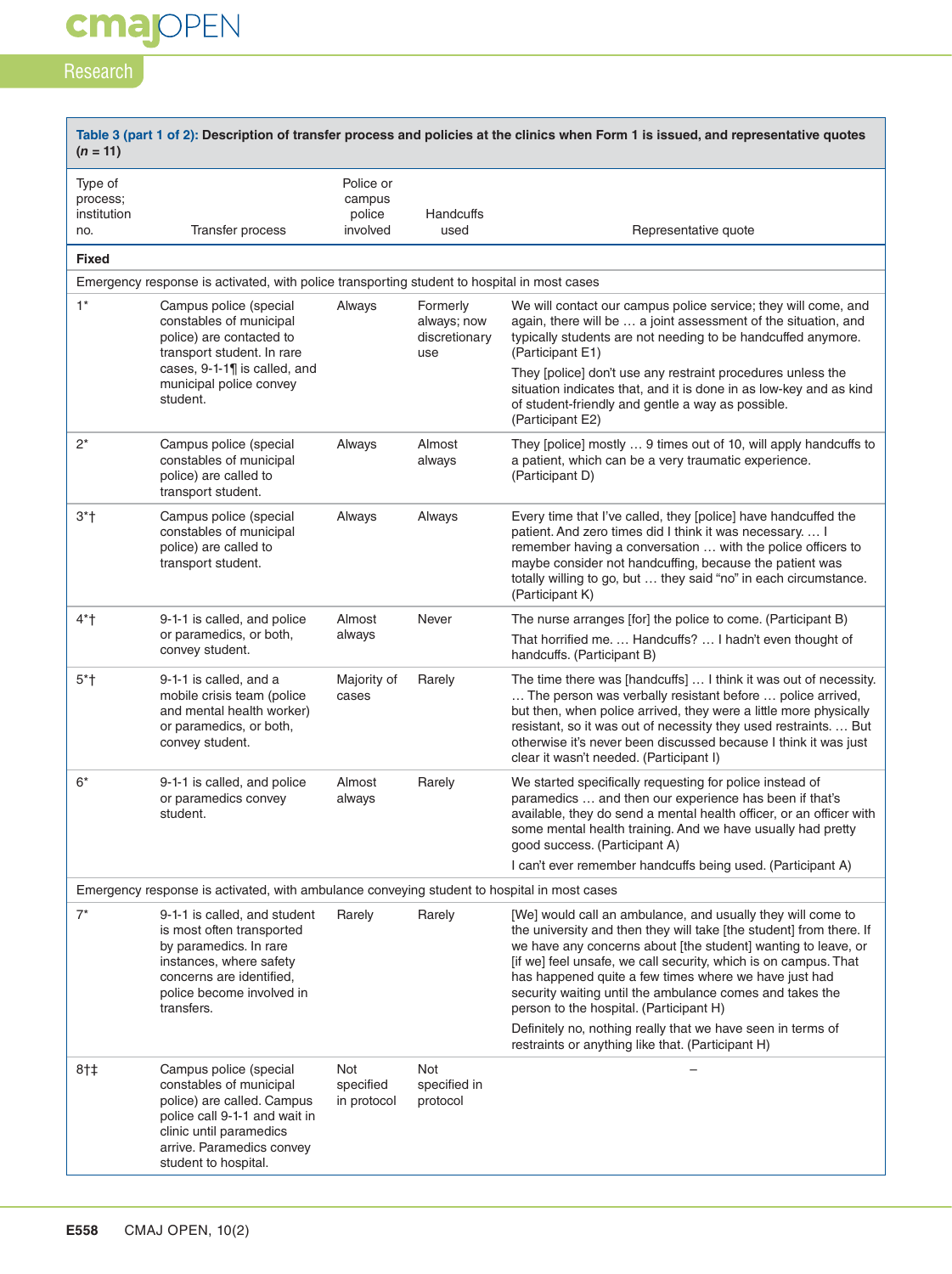## cmaj

Research

| Table 3 (part 2 of 2): Description of transfer process and policies at the clinics when Form 1 is issued, and representative quotes<br>$(n = 11)$ |                                                                                                                                                                                                                                                                                                       |                                           |                                                                                                                                                                                                                                                                                                                               |                                                                                                                                                                                                                                                                                                                                                                                                                                                                                                                            |  |
|---------------------------------------------------------------------------------------------------------------------------------------------------|-------------------------------------------------------------------------------------------------------------------------------------------------------------------------------------------------------------------------------------------------------------------------------------------------------|-------------------------------------------|-------------------------------------------------------------------------------------------------------------------------------------------------------------------------------------------------------------------------------------------------------------------------------------------------------------------------------|----------------------------------------------------------------------------------------------------------------------------------------------------------------------------------------------------------------------------------------------------------------------------------------------------------------------------------------------------------------------------------------------------------------------------------------------------------------------------------------------------------------------------|--|
| Type of<br>process:<br>institution<br>no.                                                                                                         | Transfer process                                                                                                                                                                                                                                                                                      | Police or<br>campus<br>police<br>involved | Handcuffs<br>used                                                                                                                                                                                                                                                                                                             | Representative quote                                                                                                                                                                                                                                                                                                                                                                                                                                                                                                       |  |
| Flexible: students are often accompanied by clinic staff, with discretionary involvement of police or paramedics                                  |                                                                                                                                                                                                                                                                                                       |                                           |                                                                                                                                                                                                                                                                                                                               |                                                                                                                                                                                                                                                                                                                                                                                                                                                                                                                            |  |
| $9*$                                                                                                                                              | Student is accompanied to<br>hospital by clinic staff in<br>the majority of cases.<br>Occasionally, student is                                                                                                                                                                                        | Rarely                                    | Rarely                                                                                                                                                                                                                                                                                                                        | Usually what will happen if someone is really, really distressed,<br>whether they're certified or not, [clinic staff] will escort them<br>over to the emergency department. (Participant C1)<br>The options can be the patient going with one of our nursing                                                                                                                                                                                                                                                               |  |
|                                                                                                                                                   | accompanied to hospital by<br>friends or family. In rare<br>cases, on the basis of<br>safety concerns, 9-1-1 is<br>called, and police or<br>paramedics, or both,<br>convey student.                                                                                                                   | (Participant C2)                          | staff, [taking] them over; the patient being escorted by the<br>police; and the patient being escorted by a family member or<br>friend. Those would be really the 3. Or when I say one of our<br>nurses, also some other nonnursing staff, like a clinic manager<br>will sometimes take students to the hospital on a Form 1. |                                                                                                                                                                                                                                                                                                                                                                                                                                                                                                                            |  |
| $10*$                                                                                                                                             | Student is accompanied to<br>hospital by clinic staff in<br>the majority of cases.<br>Occasionally, student is<br>accompanied to hospital by<br>friends or family. In some<br>cases, on the basis of<br>safety concerns, 9-1-1 is<br>called, and police or<br>paramedics, or both,<br>convey student. | About<br>50% of<br>the time               | Rarely                                                                                                                                                                                                                                                                                                                        | For those patients who are seeking help and recognize that<br>they need help and who accept our assessment that they<br>should be [on a] Form 1, because they are a risk to themself or<br>to others, we offer them  transportation that we arrange, and<br>an accompaniment with one of our staff people. We'll actually<br>send a nurse with a patient to the [emergency department],<br>and hand over the patient at the [emergency department] to a<br>nurse and triage at the [emergency department]. (Participant J) |  |
| Form 1 not used                                                                                                                                   |                                                                                                                                                                                                                                                                                                       |                                           |                                                                                                                                                                                                                                                                                                                               |                                                                                                                                                                                                                                                                                                                                                                                                                                                                                                                            |  |
| $11 \pm S$                                                                                                                                        | <b>NA</b>                                                                                                                                                                                                                                                                                             | <b>NA</b>                                 | <b>NA</b>                                                                                                                                                                                                                                                                                                                     |                                                                                                                                                                                                                                                                                                                                                                                                                                                                                                                            |  |
| Note: $NA = not applicable.$<br>‡No physician respondent.                                                                                         | *Information was drawn from interview transcripts.<br>†Information was obtained from policy and process documents.<br>§Clinic director reported Form 1 use to be rare.<br>¶Emergency telephone contact number in Ontario.                                                                             |                                           |                                                                                                                                                                                                                                                                                                                               |                                                                                                                                                                                                                                                                                                                                                                                                                                                                                                                            |  |

Two subthemes were identified: police involvement is problematic generally, and police involvement may interfere with future treatment.

*Police involvement is problematic generally:* Involvement of police and the use of handcuffs were described as traumatic and criminalizing. Participants reported that negative consequences of police involvement were amplified when restraints were used.

*Police involvement may interfere with future treatment:* Participants shared concerns that police involvement and use of restraints could deter patients from accessing future care and make clinical interactions more challenging. Engaging police could also fracture the therapeutic relationship. Participants reported having experienced these sorts of feared outcomes.

#### Police involvement and restraint use are justified on the basis of patient considerations

Despite the attendant harms of police involvement and use of restraints, participants believed that there are circumstances in which transfer by police and, in rare cases, use of restraints are necessary. Notions of patient safety informed decisionmaking about mode of transfer. Clinical factors were also

weighed. Assessments about risk of violence, probability of clinical deterioration and potential for patient elopement influenced decision-making. In the presence of such risks, police were identified as the most suitable personnel to conduct transfers by virtue of their training.

#### Transfer processes are often informed by extramedical factors

This theme included 2 subthemes: rationale for police involvement and extramedical rationale for restraint use.

*Rationale for police involvement:* At 6 of the 11 health clinics included in the policy summary, formally codified or wellunderstood processes dictated that campus or municipal police be contacted for all transfers under the *Mental Health Act*. At 2 clinics, activation of the province-wide emergency telephone number (9-1-1) when a Form 1 was enacted led to engagement of either police or emergency medical services (ambulance). At 2 clinics, flexible processes permitted staff or support people selected by the student to accompany the student to hospital. At the final clinic, the director indicated that no process existed because crisis mental health transfers were rare.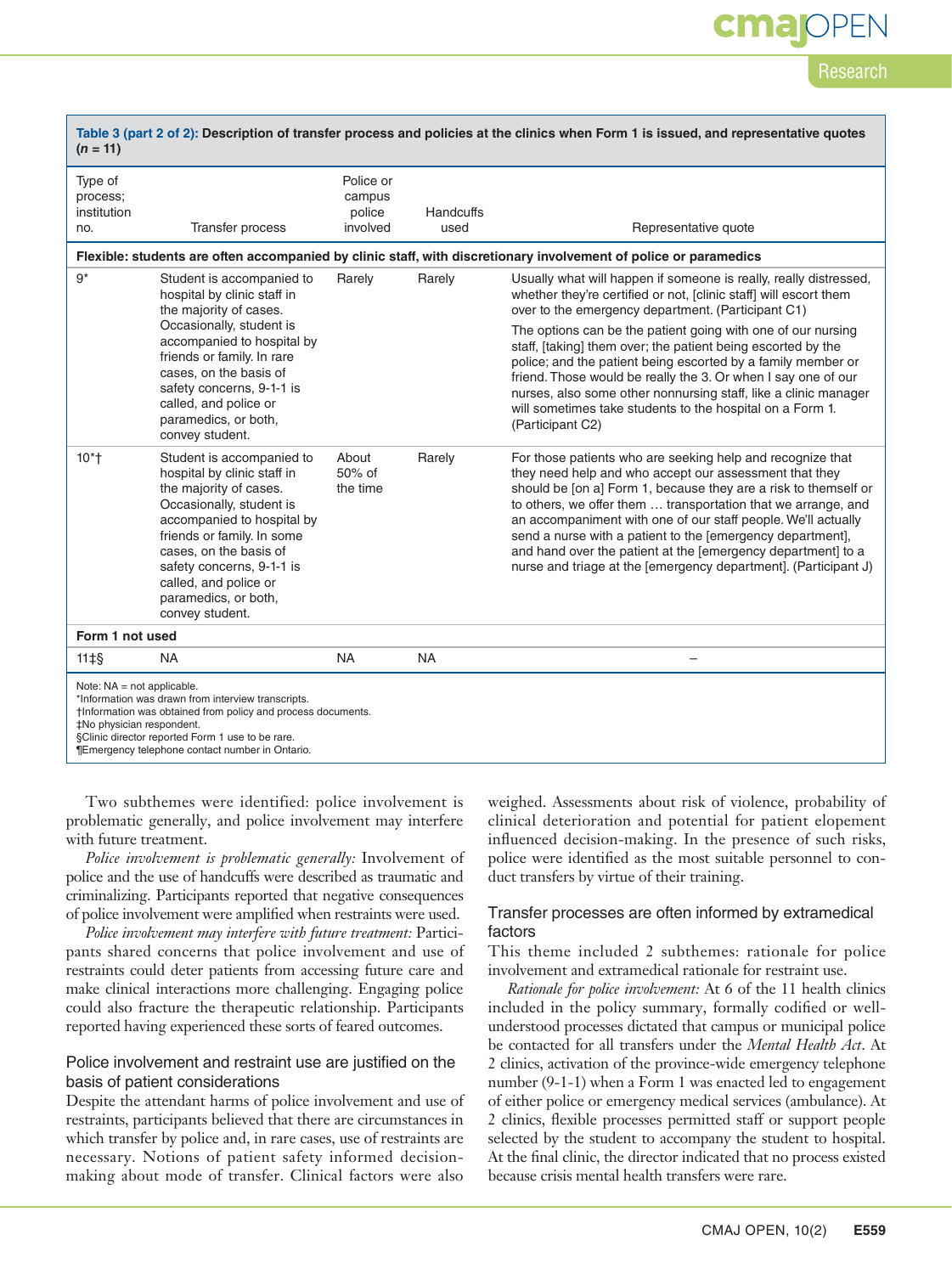**cmajOPEN** 

## Research

| Theme; subtheme                                               | Representative quote*                                                                                                                                                                                                                                                                                                                                                                                                                                                                          |  |  |
|---------------------------------------------------------------|------------------------------------------------------------------------------------------------------------------------------------------------------------------------------------------------------------------------------------------------------------------------------------------------------------------------------------------------------------------------------------------------------------------------------------------------------------------------------------------------|--|--|
|                                                               | Police and restraints cause harm to students experiencing a mental health crisis                                                                                                                                                                                                                                                                                                                                                                                                               |  |  |
| Police involvement is problematic<br>generally                | A lot of people have had some very negative interactions with the mental health care<br>system and the justice system, that's for sure. (Participant C1)<br>People already have enough trouble being in hospital, but to have to be taken in<br>handcuffs  out of the building and loaded up in a police cruiser and taken half a block,<br>it seems brutal and traumatic for the patient, and sends all the wrong messages about a<br>caring, supportive environment. (Participant C1)        |  |  |
| Police involvement may interfere<br>with future treatment     | They [patients] are very suspicious and hard to engage. (Participant C1)<br>The idea that you're breaking trust with a vulnerable person can have huge impacts on<br>care down the road. (Participant D)<br>We have run into people who have either come back for another reason and are clearly<br>unwell, or who have come back with significant reluctance, saying  "I am only here for                                                                                                     |  |  |
|                                                               | X, Y, Z; I am not going to tell you all this because of what happened last time."  Having<br>been placed on the Form 1 and transferred sometimes will, I think, prevent people from<br>coming back. (Participant D)                                                                                                                                                                                                                                                                            |  |  |
|                                                               | Police involvement and restraint use are justified on the basis of patient considerations                                                                                                                                                                                                                                                                                                                                                                                                      |  |  |
|                                                               | [We are] balancing the safety of the student with what's going to be most comfortable for<br>them and finding the right balance there. And I know it is potentially not a great<br>experience to be escorted by police, but definitely when it's really necessary for their<br>safety, then it really does make sense. (Participant C2)                                                                                                                                                        |  |  |
|                                                               | If we have any indication that someone may be violent toward other people or is actively<br>psychotic  we engage the police at all times. (Participant J)                                                                                                                                                                                                                                                                                                                                      |  |  |
|                                                               | Paramedics aren't really trained to go after a patient and chase them down. Not that that<br>is something that happens frequently, but it's still something  you have to be concerned<br>about, in potential worst-case scenarios, and how that could turn out. (Participant B)                                                                                                                                                                                                                |  |  |
| Transfer processes are often informed by extramedical factors |                                                                                                                                                                                                                                                                                                                                                                                                                                                                                                |  |  |
| Rationale for police involvement                              | I think there may have been some concern based on  union responsibilities and roles<br>for the staff that were involved, that it was outside of their roles. (Participant E1)                                                                                                                                                                                                                                                                                                                  |  |  |
|                                                               | I think the main risk is if the student decides to flee the situation and our staff wouldn't<br>really be able to make them go to [the emergency department]. And then  if something<br>went wrong and the student ended up hurting themselves, how would that affect the staff<br>that was unable to really do that job properly? (Participant C2)                                                                                                                                            |  |  |
|                                                               | In the past, we used to send a counsellor or a nurse with them [the student] in a taxi,<br>and we found that to be too time-consuming because they might end up in the<br>emergency department for 5 hours waiting to be seen. So, they [clinic administration]<br>changed that policy to us calling 9-1-1. (Participant H)                                                                                                                                                                    |  |  |
|                                                               | We're quite busy in our clinic  so  one part of it is, do we have staff that can leave,<br>and usually they [staff] will wait with the students until the students get seen.<br>(Participant C2)                                                                                                                                                                                                                                                                                               |  |  |
|                                                               | My feeling is that police probably are the right group to do the transfer The reason I<br>think police [is] just because I think it's faster, and sometimes that's important because<br>it's not a pleasant experience often for patients to be sent to hospital on a Form 1.<br>(Participant I)                                                                                                                                                                                               |  |  |
| Extramedical rationale for restraint<br>use                   | It was really just concerns from the police standpoint of their liability, and that was the<br>main issue. (Participant J)                                                                                                                                                                                                                                                                                                                                                                     |  |  |
|                                                               | They [police] mostly  9 times out of 10, will apply handcuffs to a patient, which can be<br>a very traumatic experience. And so discussions that we have had with the constables<br>about whether or not that should be done are typically met with, "You know what, we<br>have to cater to the highest potential risk." (Participant D)                                                                                                                                                       |  |  |
|                                                               | The campus police say that they are following the guidelines of [municipality name]<br>Police Service, which say, "Use restraints every time." And my impression — this has not<br>been said to me, but my impression is - that they are always supposed to use<br>restraints, but there are a few officers who go against  the commanding officer's<br>request. They make a decision in the moment, and  I am not sure that that would be<br>supported by their organization. (Participant D) |  |  |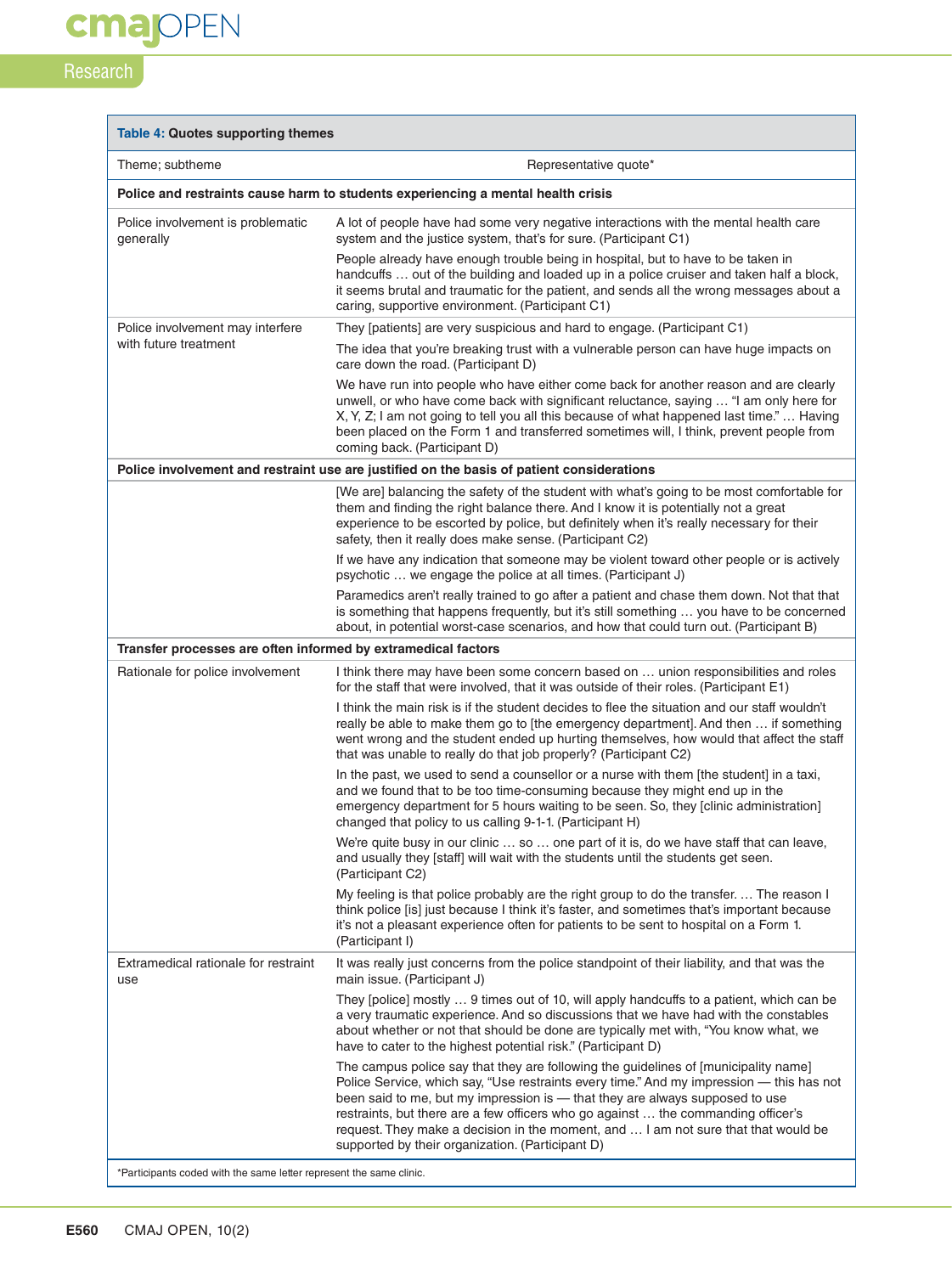**cma**IOPEN Research

Two participants had experienced shifts from flexible to more constrained transfer practices. Participants identified barriers to the adoption of flexible practices. Barriers included notions of job roles and staff liability concerns.

Participants cited workflow and wait time considerations as reasons for discontinuing staff involvement in student transfers. In settings in which physicians were able to exercise discretion about mode of transfer, these same pragmatic considerations were identified as reasons for choosing police over transfer by a mobile crisis unit or ambulance, or staff accompaniment. One participant posited that expeditious care may be of paramount importance, even if it entailed police involvement.

*Extramedical rationale for restraint use:* The routine use of physical restraints during crisis mental health transfers was uncommon, occurring at 2 of the 11 clinics. Where routine handcuffing was practised, participants understood this to be a consequence of police policies aimed at avoiding liability and ensuring student safety. Strict adherence to police policies was rationalized on the basis that restraints ensure a secure transfer. Participants hypothesized that compliance with policies reduced professional risk to police officers.

#### **Interpretation**

In this study of physicians working at university health clinics in Ontario, conducted mainly in 2018, participants were generally not aware of the existence of formal institutional policies governing emergency mental health transfers. They reported that, in most settings, informal processes dictated how transfers occur. Police involvement and use of handcuffs, although understood by the participants to be harmful, were standard in some clinics. At other clinics, students were routinely transported to hospital by ambulance, and, at yet others, clinic staff generally conveyed students to hospital, with police involvement rare. Some participants believed that police involvement and restraint use may be conditionally necessary to prevent or manage elopement, violence or clinical deterioration. Participants noted that pragmatic concerns related to workflow and human resources capacity underpin the continued reliance on police. Notions of risk — inextricably linked to stigmatization of mental illness — and of liability are layered on inflexible processes to make involvement of police and use of restraints normative in some settings.

Police involvement and use of restraints in the provision of crisis mental health care relate to limited system resources; gaps in comfort and training; notions of risk and safety; and concerns about liability.8 Police involvement and restraint use can be traumatic, with the death of people in crisis occurring in the worst-case scenarios.<sup>5–8,14–18</sup> People may experience fear and stigmatization when police are involved and handcuffs applied, which can engender mistrust and deter future helpseeking.<sup>5–8</sup> The potential for adverse outcomes is magnified when police are engaged in crisis mental health care, particularly for patients with intersecting systemically marginalized identities.18–20 Alternatives to police exist in the form of mobile crisis teams or paramedic services in some provincial or territorial, national and international jurisdictions.<sup>6,8</sup>

There is a dearth of information about processes for transferring patients requiring emergent psychiatric assessment from community-based points of care to hospital.<sup>8</sup> Advocates in Canada and elsewhere have advanced visions of crisis services and supports that do not involve police at all.3,10,11,16,18–20 Our exploration of physicians' experiences with transfer processes at Ontario university clinics highlights existing variability, affirms the known harms of police involvement and use of restraints, and clarifies factors influencing police involvement and handcuff use.

#### **Limitations**

We interviewed physicians from 47% of eligible OUCHAmember clinics and obtained information about transfer practices from administrative staff at 2 additional clinics. One OUCHA-member clinic was not contacted directly per protocol in error; however, because our sampling process produced multiple pathways to recruitment, a representative from that institution had other opportunities for inclusion. We were able to recruit a participant from only 1 of 6 non–OUCHAmember clinics. Although the included institutions were geographically distributed around Ontario, and institutions with both large and small student populations were included, only English-language universities were represented.

Inclusion of more participants, including clinicians at French-language universities, clinicians assessing transferred patients in hospital and the personnel involved in transfers, might have permitted a richer analysis of more varied experiences. It is possible that concerns about existing processes motivated some physicians to participate, and that some positive perspectives about mental health transfer processes were thus not included. Physician perspectives may diverge in important ways from the perspectives of other clinical team members.

We did not examine the transfer experiences of students, who can best speak to the impact of various practices. This study did not explore decision-making about the completion of Form 1. Clinician opinions about the role of police in transfers may be related to differences in how the Form 1 is used in practice. We plan to conduct further research on this important topic. In designing our study, we did not explicitly consider how intersecting contextual factors, such as race and racism, may influence people's experiences of police involvement and use of handcuffs. We acknowledge that this represents a substantial omission and that it should be addressed in future work.

#### **Conclusion**

Processes for transferring students experiencing a mental health crisis to hospital varied between university health clinics in Ontario. Decisions to engage police and use handcuffs were sometimes constrained by formally articulated policies or otherwise well-understood policies. Clinical factors, workflow considerations, and rhetoric of safety and liability also influenced decision-making. Some participants shared experiences with flexible processes whereby clinical staff accompany the student to hospital in most cases. Such processes permit more dignified and less stigmatizing transfers. In rare instances, in the context of safety or elopement